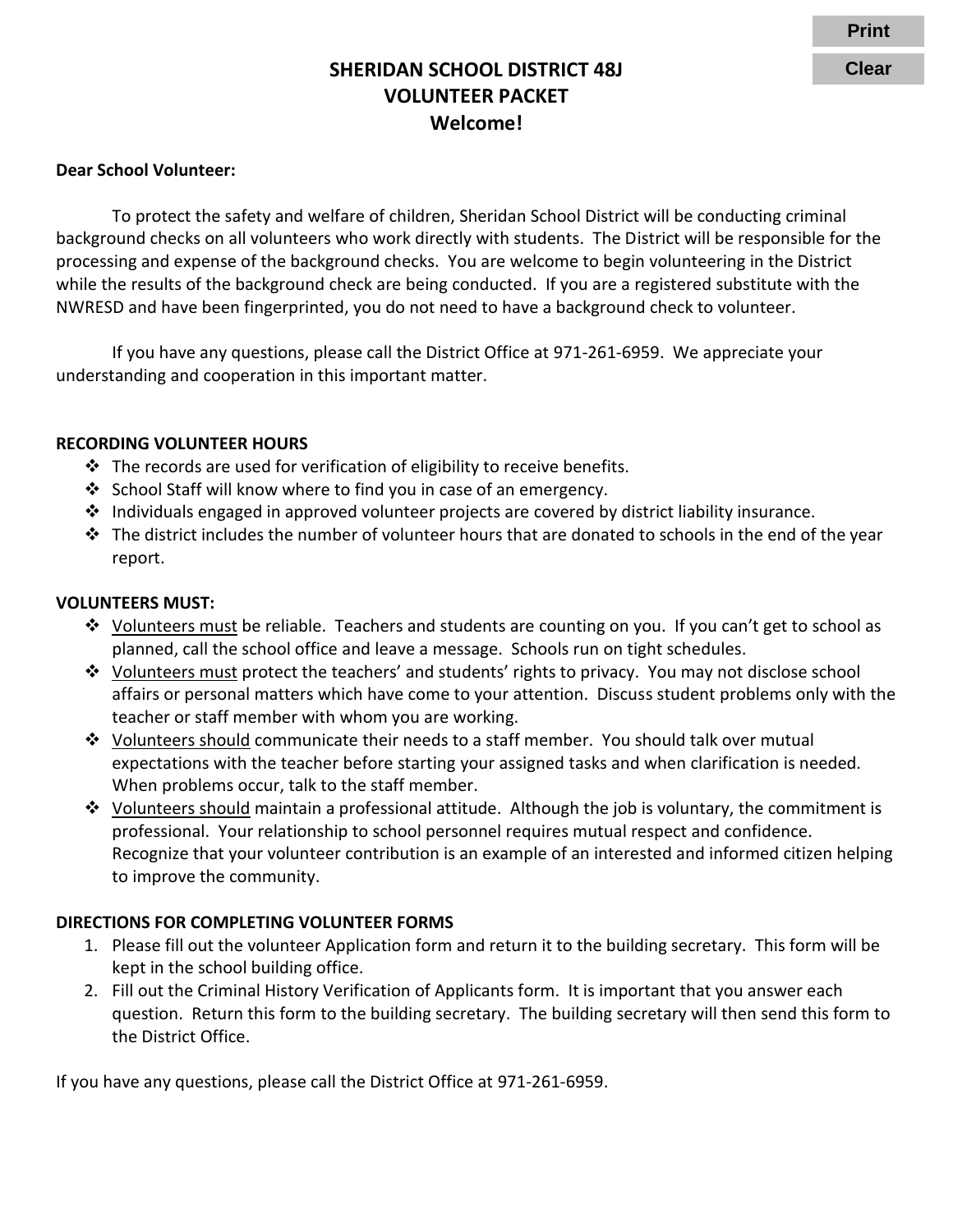### SHERIDAN SCHOOL DISTRICT 48J 435 S Bridge Street Sheridan, OR 97378

Phone: 971-261-6959 FAX: 503-843-3505

#### **VOLUNTEER APPLICATION**

| <b>Last Name</b>                                                                                                      | <b>First Name</b>                                                                                     |                                                                                                                                                             | MI                                                                                                    | <b>Birthdate</b>                       |
|-----------------------------------------------------------------------------------------------------------------------|-------------------------------------------------------------------------------------------------------|-------------------------------------------------------------------------------------------------------------------------------------------------------------|-------------------------------------------------------------------------------------------------------|----------------------------------------|
| <b>Address</b>                                                                                                        |                                                                                                       | <b>City</b>                                                                                                                                                 | <b>State</b>                                                                                          | Zip                                    |
| <b>Phone Number</b>                                                                                                   |                                                                                                       |                                                                                                                                                             | <b>Cell Number</b>                                                                                    |                                        |
| List Hobbies and/or foreign languages spoken:                                                                         |                                                                                                       |                                                                                                                                                             |                                                                                                       |                                        |
| School(s) where you would like to volunteer:                                                                          |                                                                                                       |                                                                                                                                                             |                                                                                                       |                                        |
| Faulconer-Chapman                                                                                                     | <b>High School</b>                                                                                    | <b>Angels Attic</b>                                                                                                                                         |                                                                                                       |                                        |
| <b>Days and Times Available:</b>                                                                                      |                                                                                                       |                                                                                                                                                             |                                                                                                       |                                        |
| Mon.<br>Tue.                                                                                                          | Wed.<br>Fri.<br>Thru.                                                                                 |                                                                                                                                                             |                                                                                                       | AM/PM                                  |
| Type of work preferred (Please check):                                                                                |                                                                                                       | <b>Time</b>                                                                                                                                                 |                                                                                                       |                                        |
| Arts & Crafts<br>□ Classroom Helper<br>□ Computer Lab<br>$\Box$ Foreign Language<br>$\Box$ Library<br>$\Box$ Tutoring | <b>Clerical</b><br>Printing<br><b>Field Trips</b><br>P.E.<br><b>Drama</b><br><b>General Classroom</b> | <b>Home Economics</b><br><b>Bulletin Boards</b><br><b>Fund-Raising Events</b><br><b>Resource Center</b><br><b>Lunch Supervision</b><br><b>Grant Writing</b> | <b>Reading Groups</b><br><b>Music</b><br>Chaperons<br>Math<br><b>Science</b><br><b>School to Work</b> |                                        |
| $\Box$ Coaching: List Sport(s)<br>Sporting Events: List event(s)<br>Other:<br>$\mathbf{I}$                            | Football<br>$\Box$ Volleyball<br><b>Ticket Taker</b><br>$\Box$ Crowd Control                          | <b>Basketball (Girls/Boys)</b><br>$\Box$<br><b>Ticket Taker</b><br>$\mathbf{I}$                                                                             | <b>Running the Clock</b>                                                                              | Wrestling $\Box$ Baseball $\Box$ Track |
| <b>Emergency Information:</b><br>In case of an emergency, please notify:                                              |                                                                                                       |                                                                                                                                                             |                                                                                                       |                                        |
| <b>Name</b>                                                                                                           | <b>Address</b>                                                                                        |                                                                                                                                                             | Phone                                                                                                 |                                        |
| <b>Doctor</b>                                                                                                         | <b>Address</b>                                                                                        |                                                                                                                                                             | Phone                                                                                                 |                                        |